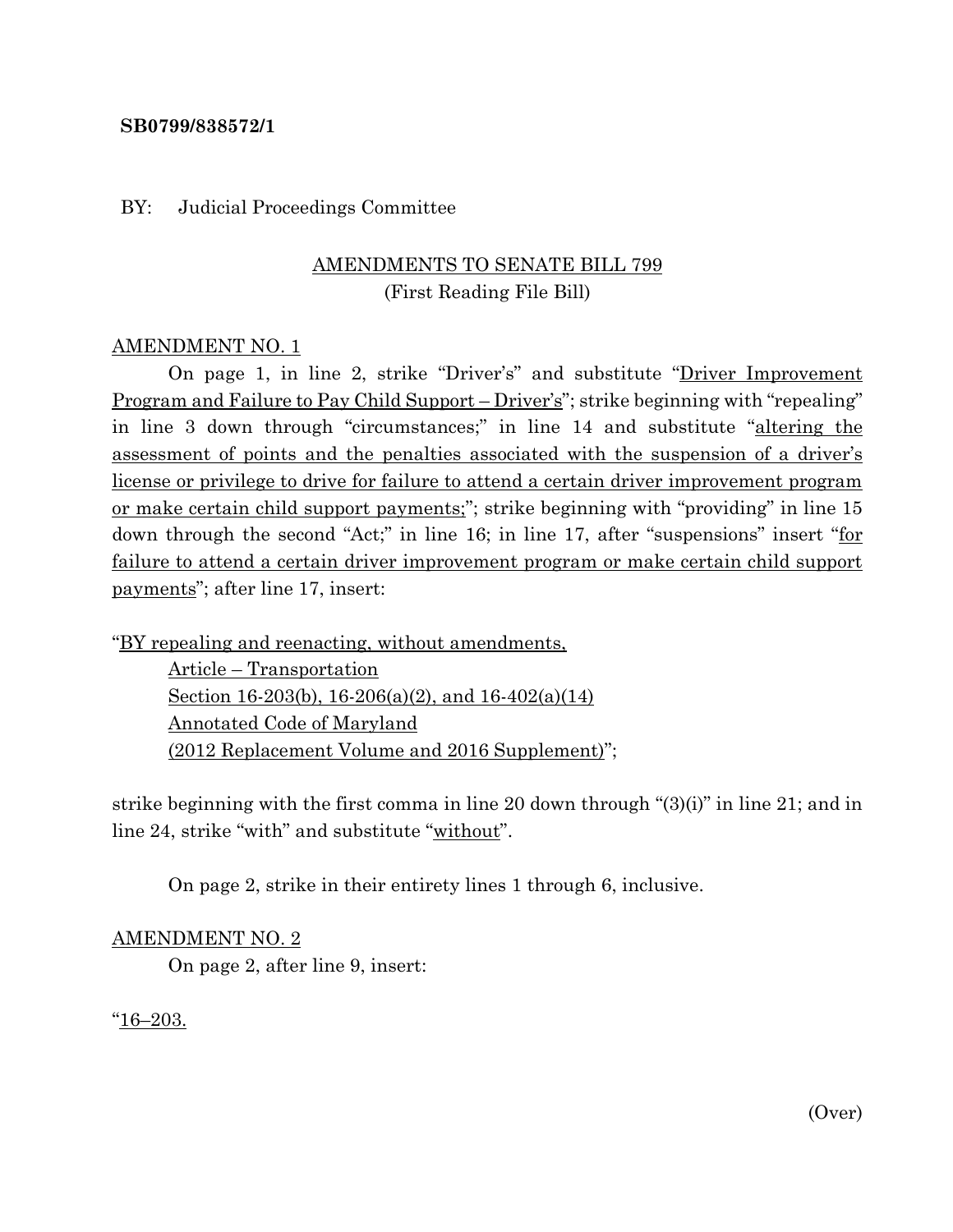# **SB0799/838572/1 Judicial Proceedings Committee Amendments to SB 799 Page 2 of 3**

(b) On notification by the Child Support Enforcement Administration in accordance with § 10–119 of the Family Law Article that an obligor is 60 days or more out of compliance with the most recent order of the court in making child support payments, the Administration:

(1) Shall suspend an obligor's license or privilege to drive in the State;

(2) May issue a work–restricted license or work–restricted privilege to drive.

16–206.

and

(a) (2) The Administration may suspend a license to drive of an individual who fails to attend:

(i) A driver improvement program or an alcohol education program required under § 16–212 of this subtitle; or

(ii) A private alternative program or an alternative program that is provided by a political subdivision of this State under § 16–212 of this subtitle.";

in lines 17, 20, 23, 26, 29, and 32, in each instance, strike the bracket; in lines 23, 29, and 32, strike "**(D)**", "**(E)**", and "**(F)**", respectively; and in line 33, strike the colon.

On page 3, in line 1, strike "**(1)**"; in the same line, strike "**THE**"; in the same line, after "under §" insert "**16-203, § 16-206(A)(2) FOR FAILURE TO ATTEND A DRIVER IMPROVEMENT PROGRAM, §**"; in lines 1, 2, 12, 22, 25, and 26, in each instance, strike the bracket; strike beginning with "**IN**" in line 2 down through "**STATE**" in line 11; and in lines 22 and 26, strike "**(G)**" and "**(F)**", respectively.